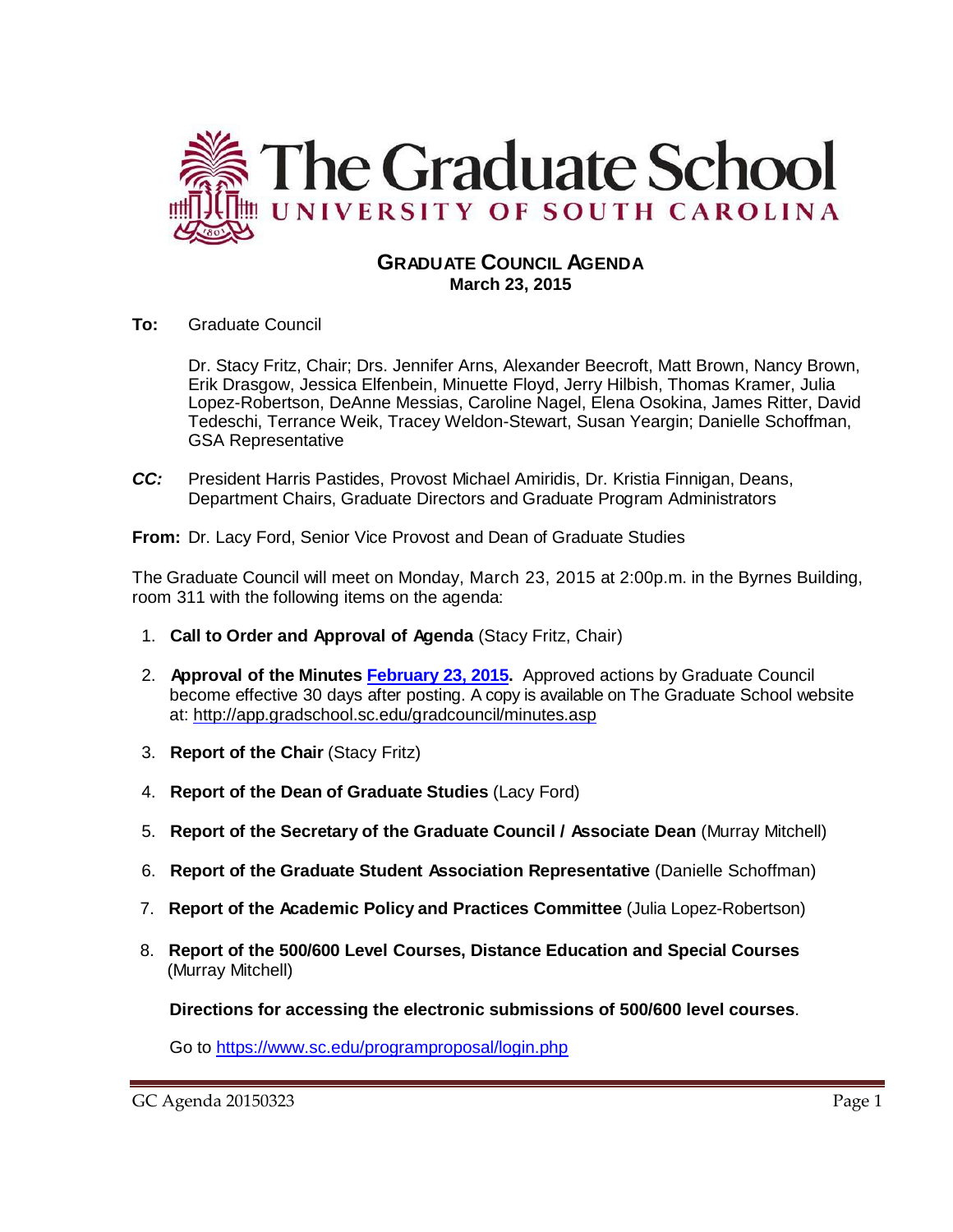- 1. Enter your system username and password to log in.
- 2. In the top right corner, go to "Committee Review Site"
- 3. Under "Filter Proposals" choose "Committees"
- 4. Then, choose "Added to Full Faculty Senate Agenda"
- 5. Select the course of interest, and choose that course.
- 6. Next, in the upper right corner, click "Collapse All" then "Expand All" to see the full proposal.

### 500/600 Level Courses

Course Change Proposal [ACCT 504 Legal Issues for Accountants](http://gradschool.sc.edu/facstaff/gradcouncil/2014/ACCT%20504%20CCP_Redacted.pdf) (3) Change course title, prerequisites, and course description. **Current**: Legal Issues for Accountants. The study of legal issues affecting the accounting profession. Prerequisite: ACCT 324. **Proposed**: Legal Issues for Accountants and Managers (3) The study of legal issues affecting accountants and managers. [Prerequisite: ACCT 324 or permission of department] [Effective: Fall 2016]

### Electronic Submissions

Course Change Proposal GEOL 581 Estuarine Oceanography (3) Change Prerequisite from MSCI 312 to MSCI 314. MSCI 312 is no longer offered. Estuarine kinematics and dynamics; classification of estuaries; estuarine circulation and mixing. NOTE: Scheduled field trips are required. [Crosslisted with MSCI 581] [Prerequisites: MSCI 314 or consent of instructor] [Effective: Fall 2016]

Course Change Proposal MSCI 581 Estuarine Oceanography (3) Change Prerequisite from MSCI 312 to MSCI 314. MSCI 312 is no longer offered. Estuarine kinematics and dynamics; classification of estuaries; estuarine circulation and mixing. NOTE: Scheduled field trips are required. [Crosslisted with GEOL 581] [Prerequisites: MSCI 314 or consent of instructor] Effective: Fall 2016]

Distance Education Delivery Proposals

Distance Education Delivery Proposal [EDCE 707 Career Development](http://gradschool.sc.edu/facstaff/gradcouncil/2014/EDCE%20707%20DED_Redacted1.pdf) (3)

This course is designed to provide experiences that will enhance the student's ability to engage others in career development activities such as career counseling, career planning, information services, career guidance, and career assessment within an educational and/or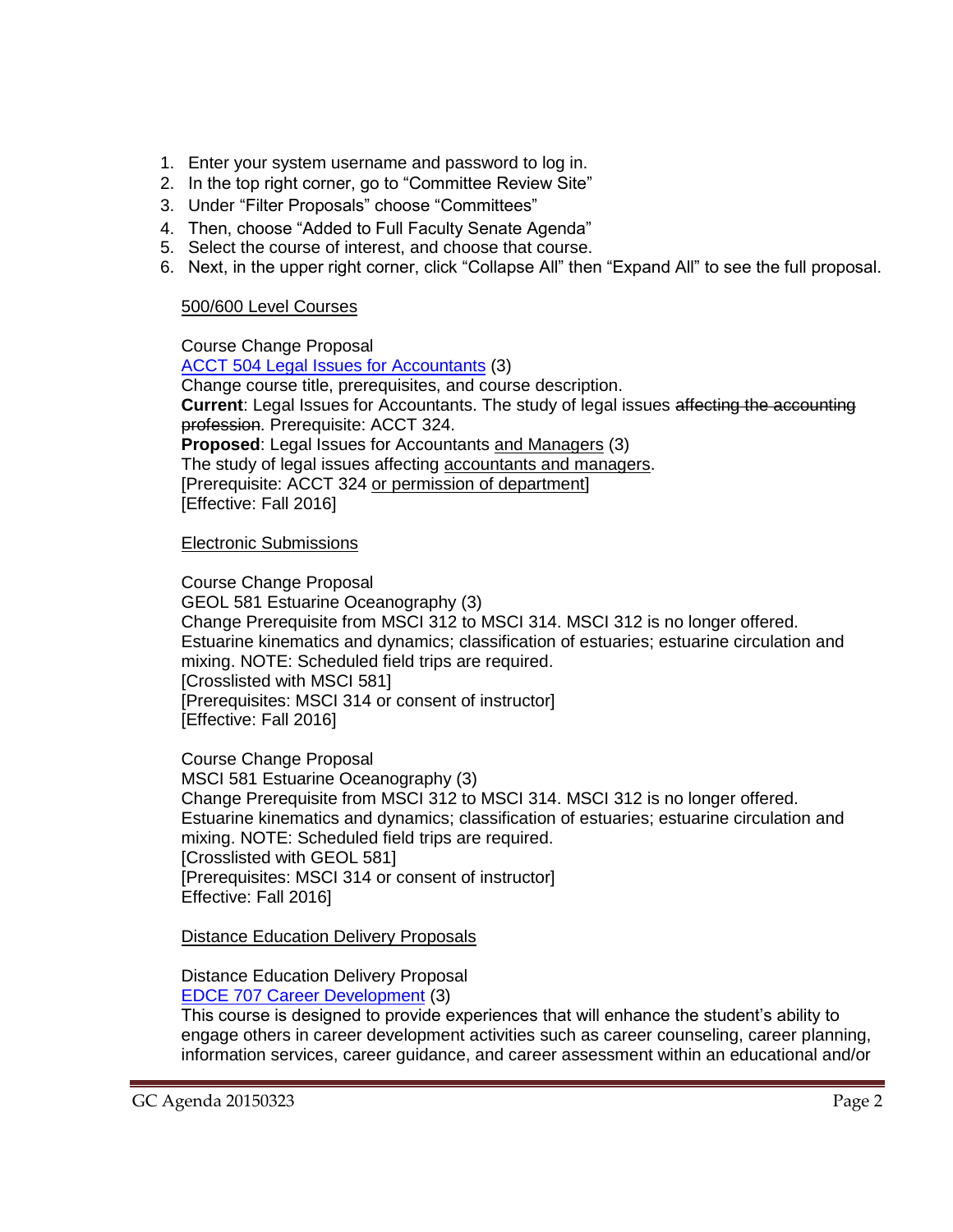agency setting. [Effective: Summer 2015] Distance Education Delivery Proposal [ITEC 775 Large Scale Health Information Systems](http://gradschool.sc.edu/facstaff/gradcouncil/2014/ITEC%20775%20DED_Redacted.pdf) (3) This course is an overview of the design and operation of large-scale information

system in health care administration. [Effective: Fall 2015]

Distance Education Delivery

[RETL 725 Shoppers in the Retail Environment](http://gradschool.sc.edu/facstaff/gradcouncil/2014/RETL%20725%20DED_Redacted.pdf) (3)

Study of in-store shopper processes, activities, wants and needs to aid retain strategy formulation. Comprehension and evaluation of concepts and theories of customer behavior in the retail environment by discussing the consumer decisionmaking process as well as personal and environmental factors that may influence their decision making.

[Effective: Fall 2015]

Distance Education Delivery [RETL 749 Retail Category Management](http://gradschool.sc.edu/facstaff/gradcouncil/2014/RETL%20749%20DED_Redacted.pdf) (3) Title and bulletin description change. Current: RETL 749 – Retail Category and Space Management (3) The application of category and space management strategies using industry software. Proposed: RETL 749 – Retail Category Management (3) Advanced examination of category management strategies. [Prerequisites: None] [Effective: Fall 2015]

# 9. **Associate Graduate Faculty Nominations** (Murray Mitchell)

Name: [Melanie Gall, Research Assistant Professor](http://gradschool.sc.edu/facstaff/gradcouncil/2014/Gall,%20Melanie%20Geography.pdf) Program: Geography Term: Spring 2015 – Fall 2020

Name: [Christopher Emrich, Research Associate Professor](http://gradschool.sc.edu/facstaff/gradcouncil/2014/Emrich,%20Christopher%20Geography.pdf) Program: Geography Term: Spring 2015 – Fall 2020

Name: [Jerry Mitchell, Research Associate Professor](http://gradschool.sc.edu/facstaff/gradcouncil/2014/Mitchell,%20Jerry%20T%20Geography.pdf) Program: Geography Term: Spring 2015 – Fall 2020

### 10. **Fellowships and Scholarships Committee** (Caroline Nagel)

11. **Report of Science, Math, and Related Professional Programs Committee** (DeAnne Messias)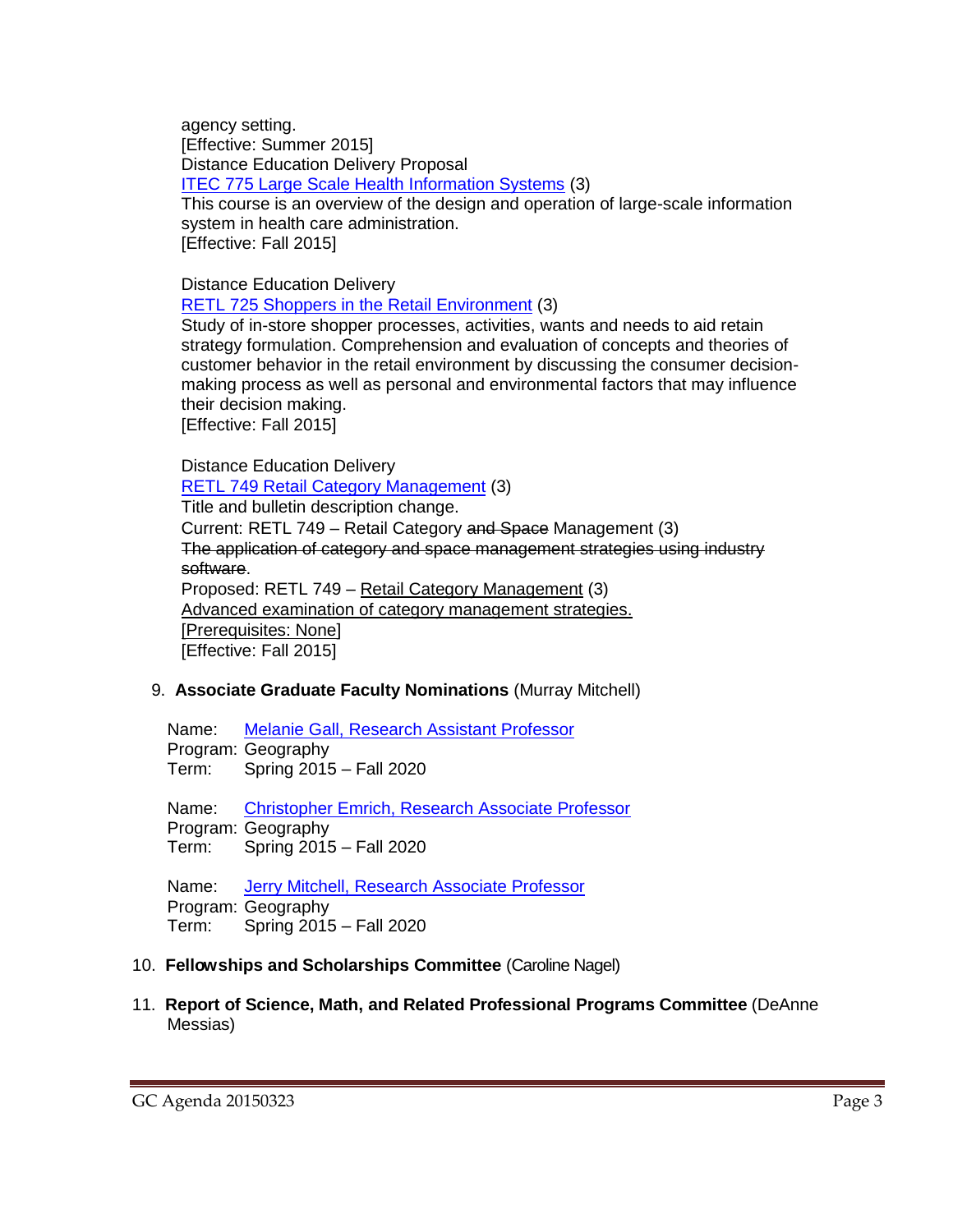New Course Proposal

[PHAR 715 Pharmacogenomics and Personalized Medicine](http://gradschool.sc.edu/facstaff/gradcouncil/2014/PHAR%20715%20NCP_Redacted1.pdf) (3) Pharmacogenomics concepts and experimental approaches combined with pharmacotherapy realms. [Effective: Fall 2015]

### 12. **Report of the Humanities, Social Sciences, Education, and Related Professional Programs Committee** (Matt Brown)

Academic Program Action/Bulletin Change [Graduate Certificate in Enterprise Resource Planning Systems](http://gradschool.sc.edu/facstaff/gradcouncil/2014/APA%20add%20elective%20Enterprise%20Res%20Planning%20Systems_Redacted3-2-15.pdf) (12) Add a course to approved electives for certificate program. **Current**: One of the following (database component):

- ACCT 702 Application of Advanced Databases to Accounting and **Business**
- MGSC 596 Database Management for Business
- MGSC 896 Intelligent Information Systems Design for Business Decision making

**Proposed**: One of the following (database component):

- ACCT 702 Application of Advanced Databases to Accounting and **Business**
- MGSC 596 Database Management for Business
- MGSC 891 Data Resource Management
- MGSC 896 Intelligent Information Systems Design for Business Decision making

[Effective: Spring 2016]

# Course Change Proposal

[SOWK 872 Education](http://gradschool.sc.edu/facstaff/gradcouncil/2014/SOWK%20872%20SOWK%20EDU%20Practicum%20CCP_Redacted.pdf) Practicum (3)

Change credit hours from 3 to 0.

In 2009, the revised social work PhD curriculum included a Social Work Education Practicum (SOWK 872) as a 0 credit hour course. It was listed as such in the Doctoral Program Policies and Procedures Manual. The requested course change is to honor the original intent.

[Effective: Fall 2015]

Course Change Proposal

[SOWK 889 Doctoral Practicum](http://gradschool.sc.edu/facstaff/gradcouncil/2014/SOWK%20889%20Doctoral%20Practicum%20CCP_Redacted.pdf) (3)

Change credit hours from 3 to 0.

In 2009, the revised social work PhD curriculum included a Social Work Research Practicum (SOWK 889) as a 0 credit hour course. It was listed as such in the Doctoral Program Policies and Procedures Manual. The requested course change is to honor the original intent.

[Effective: Fall 2015]